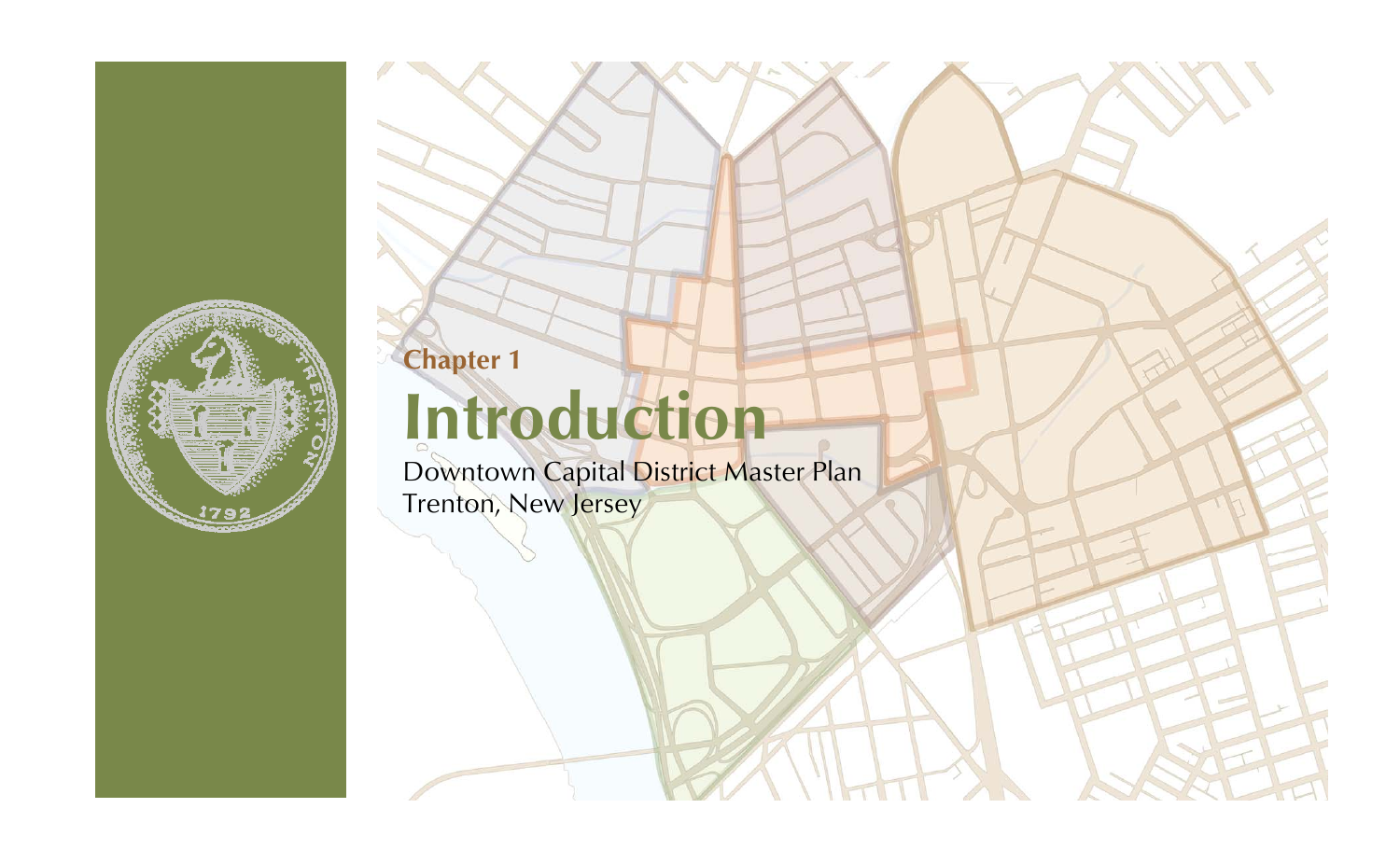# **Introduction**

Downtown Trenton is poised for dramatic growth with millions of dollars in economic benefits to the City, County and State. This growth, which is good for the City and smart for the Region, can only be sustained if Trenton is empowered to build upon the special qualities that make it a unique place to live, work, learn and play. The City must be joined in partnership by the State of New Jersey and Mercer County, as well as by its citizens and other stakeholders, in order to **"Realize its Full Potential as the Capital City of New Jersey."**

## **The Purpose of this Plan**

This plan sets forth the City's bold vision for the future of Downtown and identifies a range of development and redevelopment opportunities that, once implemented, will enhance the quality of life of its residents, as well as the lives of thousands of workers and visitors who travel to Trenton each year.

The Downtown Capital District encompasses the Trenton Downtown Business District, the New Jersey State Capital area, the Amtrak/New Jersey Transit station area, and four adjacent historic neighborhoods. Each of these areas within downtown possesses unique characteristics which can be enhanced in order to elevate the multiple roles that downtown plays as the Capital City of New Jersey, the County Seat of Mercer County and the cherished home of Trenton residents.

This Capital District Master Plan is the City of Trenton's response to the continuing transformation of Downtown. It details the Downtown's potential for growth along with the obstacles and provides a blueprint for essential change.

This plan in envisioned for implementation by the year 2020. Its successful implementation will be driven by intergovernmental cooperation, public sector investment in Trenton's infrastructure, and private sector investment in new businesses and residences located downtown.

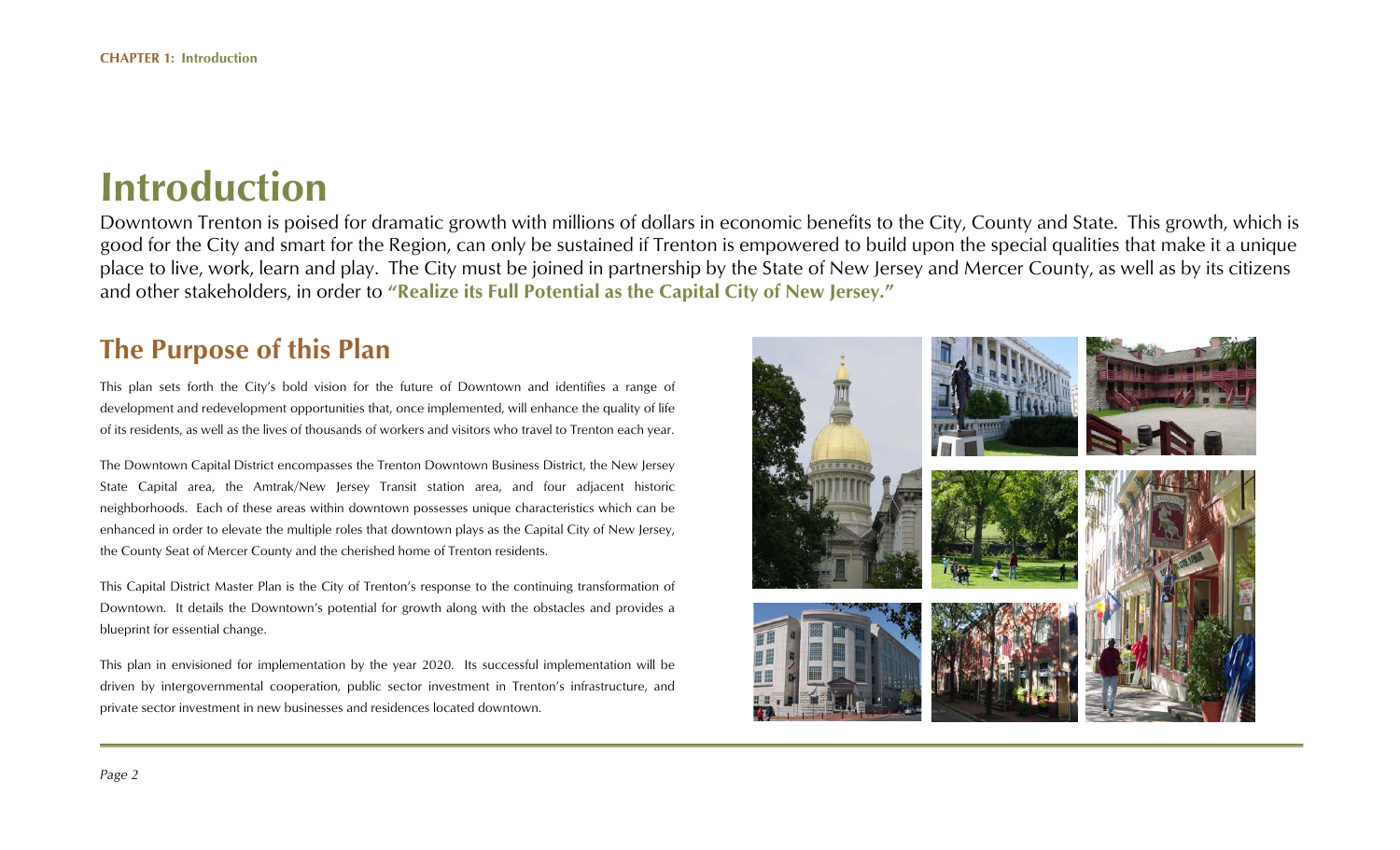# **The Planning Process**

Planning for Downtown Trenton provided opportunities for the City to garner insights from a broad range of stakeholders, including residents, business leaders, property owners, developers, educators, social service providers and non-profit organizations. It also provided a process in which government officials from the City, Mercer County and the State of New Jersey could identify improvement projects of mutual importance and discuss implementation considerations. Stakeholders were engaged in a process whereby Trenton's role in the local and regional marketplace was assessed in order to establish a foundation upon which rational decisions may be based regarding City land use priorities, development preferences and infrastructure needs.

# **How will this Plan be used?**

The City of Trenton will utilize this plan to advance its economic development agenda, as well as guide planning and development projects in Downtown. This plan identifies land use, opportunity sites, preferred development prototypes and infrastructure projects for six subdistricts. This plan will be used to provide guidance to private property owners and developers who seek to invest in Trenton, as well as organize phased public investment through the City's Capital Improvement Program (CIP) process. This plan will also be used to facilitate the planning and implementation of projects sponsored by Mercer County and the State of New Jersey.